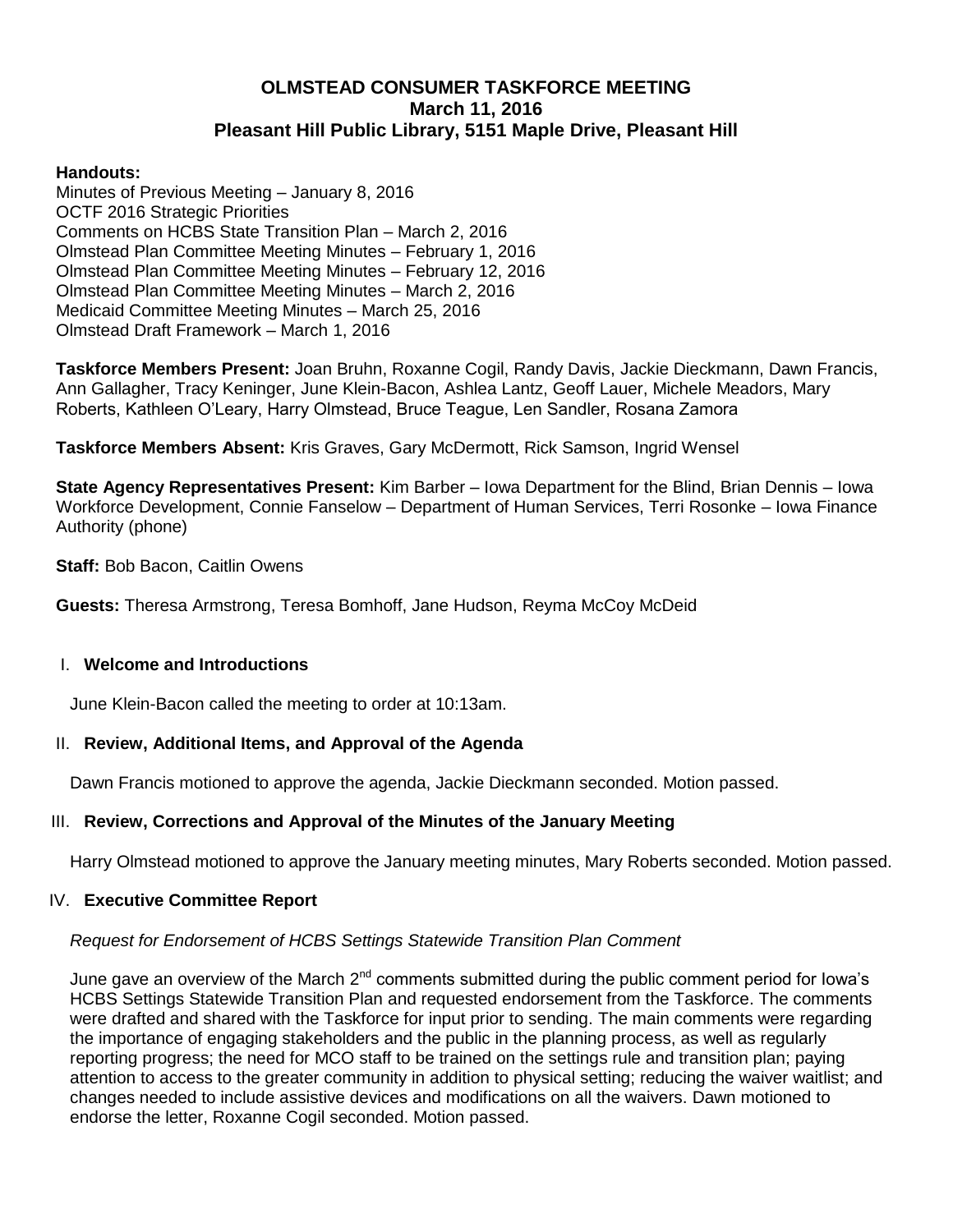#### *Letter to State Agency Partners*

June shared her desire to send a letter to state agencies to invite them to strengthen their connections to the Taskforce, particularly those who may have become less active over the last few years. She said her vision is for the letter to be a soft reminder of the role of the Taskforce, and show how state agency participation is valuable to both the Taskforce and the state agencies. Len Sandler suggested that since DHS was designated the lead agency in Executive Order 27, that they could be asked to co-sign the letter. June said she thinks there will be opportunities for further outreach to state agencies with the Olmstead Plan as well. June said she has worked on an initial draft and will share with the Taskforce or executive committee once finished.

June shared that it was Geoff Lauer and Joan Bruhn's last meeting as voting members, and thanked them for their many years of services. June noted that Geoff has served on the Taskforce since 2010, including two years as chair, and the Taskforce has benefitted greatly from his knowledge of Iowa systems and policies that impact individuals with disabilities. Joan has served on the Taskforce since 2013 and been a valuable member in many ways, including one year as secretary. She is a thoughtful and measured advocate who skillfully uses her experience and knowledge to make life better for people with disabilities at the individual and systems level. June said both Geoff and Joan will be missed, and welcomed them to stay involved with the Taskforce in any way they are able to.

## V. **Nominations Committee Report**

#### *Overview of 2016 Nominations Process & Proposed Slate of Nominees*

Mary Roberts shared that there were seven seats open during this nomination period, all for three year terms that go through March 2019. She said six of the seven current members whose terms were ending were eligible to serve another term. Five current members submitted applications for reappointment, and 19 applications were submitted by individuals who do not currently serve on the Taskforce during the open application period. The committee reviewed the new member applications with identifying information removed to make the process more anonymous.

The committee recommended the reappointments of Kris Graves, Randy Davis, Harry Olmstead, Len Sandler, and Kathleen O'Leary; and Reyma McCoy McDeid and Paul Kiburz for the two remaining seats.

Mary shared a little more about the two new nominees, Paul and Reyma. She shared that Reyma has Asperger's Syndrome and is the Executive Director of the Central Iowa Center for Independent Living. Reyma has professional experience in supported employment, and served as the Interim Executive Director of the Iowa Assisted Living Association. In addition to her demonstrated advocacy on a wide range of issues that impact individuals with disabilities outlined in her application, Remya wrote that she is interested in raising awareness and addressing the impact of additional layers of diversity many individuals with disabilities experience, and the disproportionate rates of homelessness and incarceration of individuals with disabilities. Mary said the diversity aspect particularly stood out to her as it is a necessary thing to focus on.

Paul is the brother of a 51-year-old sister who has an intellectual disability and said in his application that he has advocated for her to be included in the community his entire life, and that she was the impetus to his career as a special educator. Paul is the Director of Adult Services at the Arc of East Central Iowa, where he has oversight of their Community Integration Program and Project SEARCH, an internationally recognized employment training and placement program. Paul has been involved with many boards and organizations focused on disability issues and described himself as a change agent who believes effective advocacy takes stories and discussion and turns it into action.

Geoff motioned to approve the proposed slate of nominees, Michele seconded. Motion carried.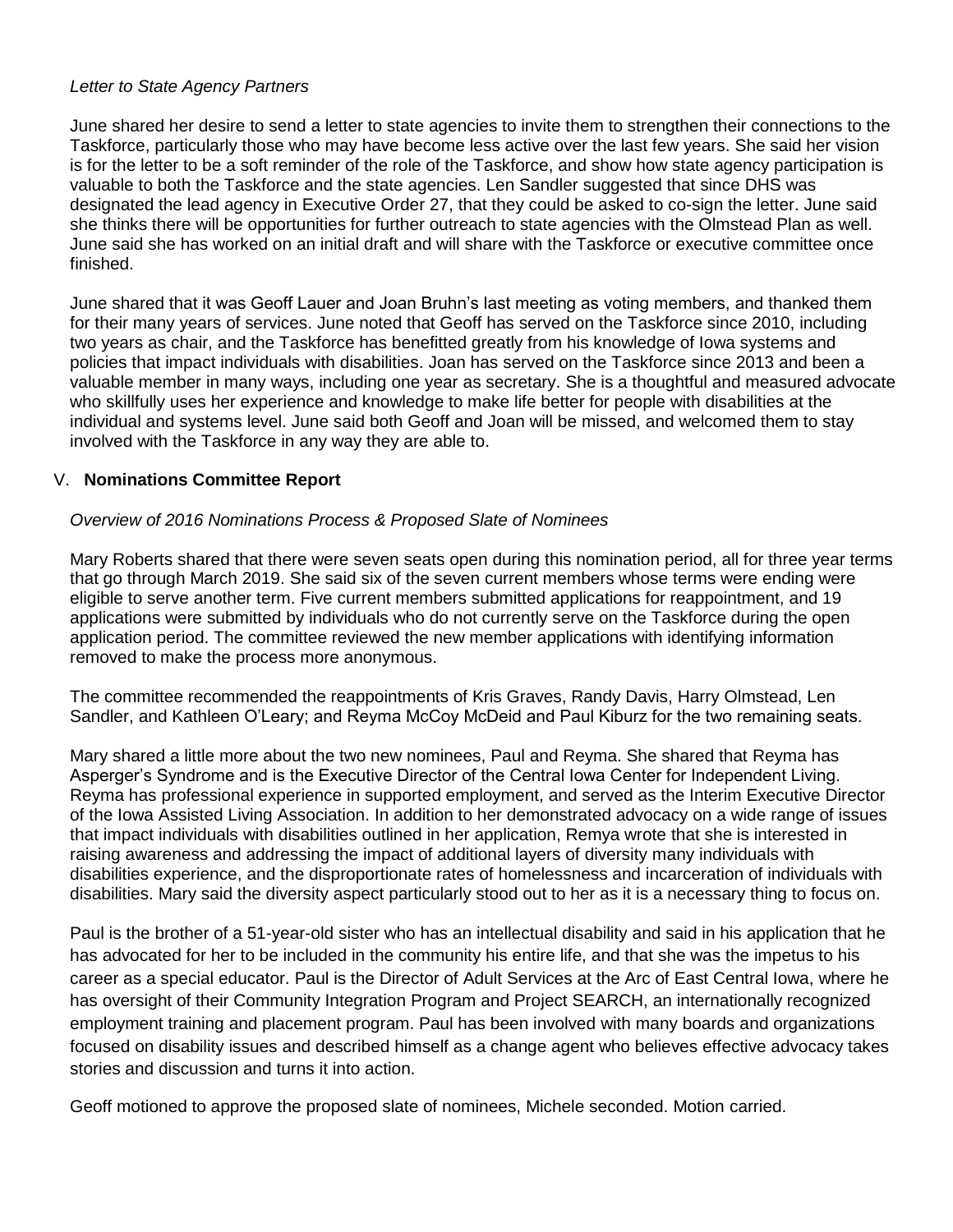## *Taskforce Officer Election*

Geoff shared that historically the Taskforce has looked to have continuity between the officer positions with respect to term limits, and also sought people in leadership who have the ability to meet the time commitment and demands of the positions as the Taskforce's visibility has been increasing over the past few years. He said terms are one-year, and people can serve up to two consecutive terms. The officer positions are chair, vice-chair, and secretary. An email was sent to the Taskforce to gather self-nominations from anyone interested in serving in one of the positions. June expressed interest in continuing to serve as chair, and they would welcome nominations from the floor. He said if a position is desired by more than one individual a paper ballot would be created for voting over the lunch break.

Michele shared that though she had initially expressed interest in continuing to serve as vice-chair, she has reconsidered and thinks it may be best for someone else to fill the role. She said she did not feel the communication of expectations for the role of vice-chair were as strong as they could have been, and she was not sure what was expected of her. She said she hopes communication will be stronger with the person who steps into that role. Mary asked if she would be willing to continue to serve as vice-chair if she had a better understanding of what was entailed. Michele said not at this point. Mary said she would be sorry to lose Michele's voice on the executive committee, and Geoff asked if she would be willing to serve in another capacity on the executive committee, perhaps as secretary. June acknowledged that clearer expectations and role definitions would be valuable, and thanked Michele for sharing her concerns.

Geoff made a motion to nominate June as chair, Dawn as vice-chair, and Michele as secretary. June added that Kris Graves had expressed interest in the secretary position after a discussion with June earlier in the week, but was unable to attend the meeting. Harry made a motion to nominate Mary for the position of chair. Mary said she appreciated the sentiment but declined. Geoff revised his motion to approve the uncontested slate of candidates and vote by ballot for secretary during lunch, Joan seconded the motion. Dawn, Michele, and June abstained. Motion passed.

## VI. **Olmstead Plan Committee Report**

Geoff shared that the Olmstead Plan Committee has been meeting regularly and that everyone should have a copy of the Olmstead Plan, which is the most current draft. He said at the development is going slower than the committee would like it to, and when the committee asked DHS recently about the target date for completion, they said July 1<sup>st</sup>.

He said a big focus has been measurement of progress, and the committee wants to see the data points be as robust as possible, not simple proportions. Another discussion has been on what should be included in the plan. He said DHS envisions including multiple levels of activities in the plan, including those for which DHS is not responsible. He said they made the point that DHS is not the only responsible party for Olmstead in Iowa, which he agrees is true but said the committee disagrees with DHS including activities that are not their own. He said communities and local governments can have their own plans, but DHS should focus on what they are doing at the state level.

## VII. **Olmstead Plan Update and Walk Through**

Connie began with a walk-through of the current framework to make sure everyone understood the components. She explained the plan is organized into four columns. The far left column contains the goals phrased as statements about where things should be for individuals to be fully supported in all aspects of the community. The far right column relates to those goals, and proposes how progress will be measured through data points to measure progress and survey questions to get the perspective of individuals who are accessing services. The middle columns contain areas of focus and specific activities and initiatives needed to reach the goals. The plan is organized into nine domain areas, each containing a priority area of focus. Connie asked for reactions from the Taskforce regarding the framework.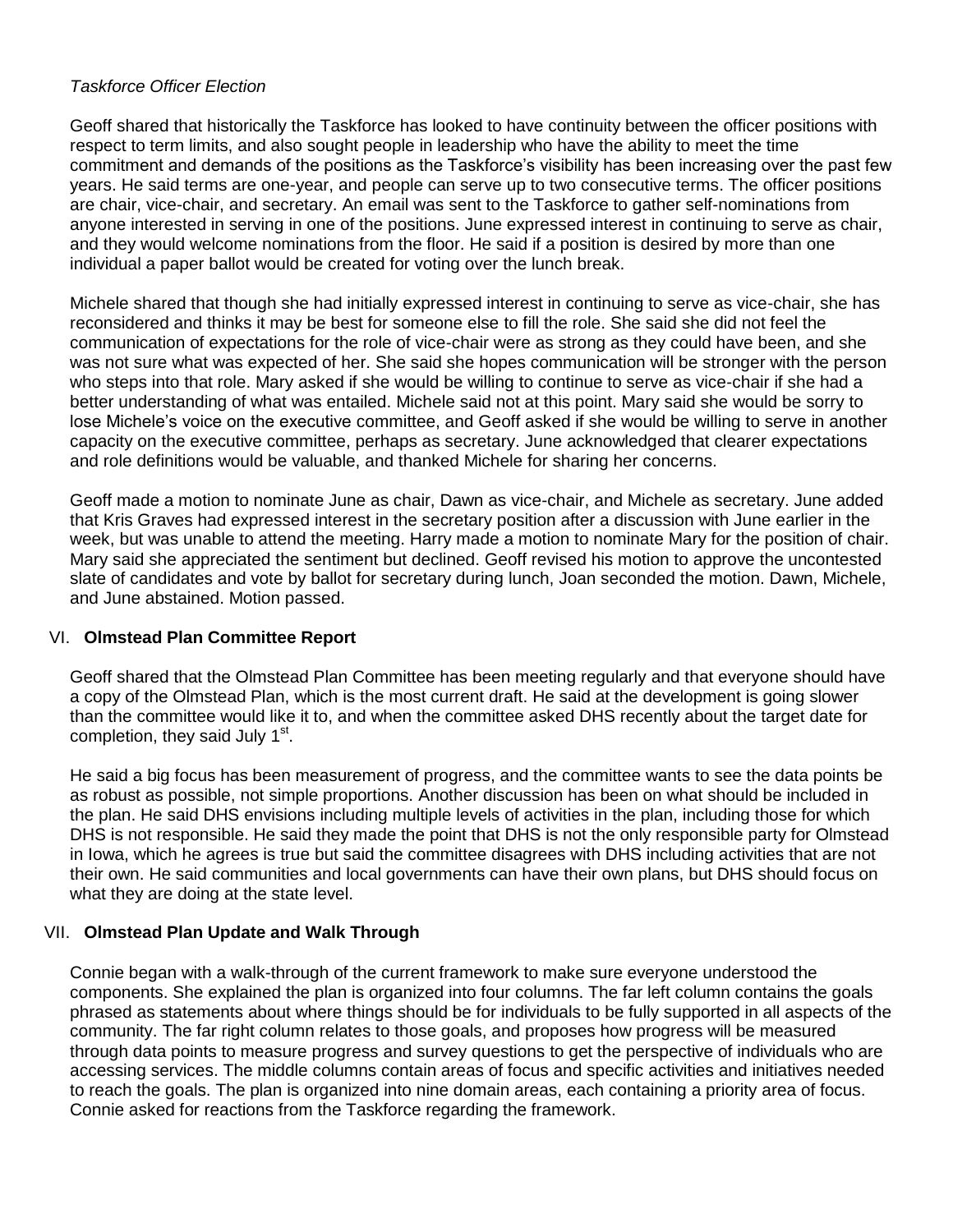Roxanne noted that under the "Access to Services" domain there are currently gaps in MHDS regional services for people with developmental disabilities, brain injuries, and other non-mandated populations and asked if the current data points would capture the full picture. Connie said they may not be well covered at this point, but it is an issue that has been discussed and will be given further thought on how to address.

Len thanked Connie for sharing the framework in advance. He suggested it might be wise to update the DHS Olmstead Plan website to let people know it is currently being updated, as the information posted does not reflect the work being done and still contains the previous plan. With regard to the framework he suggested making sure the language being used was uniform, and that he noticed the terms services and supports being used interchangeably. He also suggested not carving to narrow of a niche with language and data at this point in the plan. He suggested instead of proportions, especially where the MHDS regions were concerned, to report actual number, services, and corrective actions being done. Connie said now that the first year of data has come in from the MHDS regions they would be taking a look at how to incorporate it into the Olmstead Plan. He also suggested with regard to the survey questions, that before asking an individual if they are getting the services and supports they need or whether they have meaningful choices it is necessary to first ask what services they are receiving.

Roxanne suggested adding the word "affordable" before Transportation, expanding telehealth beyond Medicaid, and adding core plus services in. Jackie asked how DHS intended to target individuals receiving services and make sure they were asking the right questions. She noted that not everyone has access to the internet or would pay attention to a survey that was sent to them. Connie said that getting the survey to the right people and getting them to respond is a concern, and that it is something they are looking into and open to suggestions on.

Tracy asked how they planned to access the population of people who don't use Medicaid services. Connie said that is a limitation to their scope, because at this point the population DHS has access to is Medicaid recipients. Tracy suggested finding a solution to that because there are many people who do not receive Medicaid services whose experiences should still be captured. Michele added it was important to capture the experiences of individuals on waiver waiting lists. Ashlea suggested under employment collecting data on how many people are being served in day habilitation settings because often when segregated employment goes down, day habilitation goes up. She also suggested including self-employment under integrated employment, and asking about minimum wage.

June noted that the committee has been pushing for the plan to serve as more than just a report of what currently exists, and more of a future focused plan of what will be done to continue to move Iowa towards *Olmstead* compliance.

Randy said it is important to remember the consumer in all of these discussions, and being aware of using too much jargon about policy, data points, etc. He said as a consumer he wants to be able to do certain things, and if this plan is going to help him have real choices and be useful, it should be more focused on what people actually need. He said, for example, if he has a provider that does not show up he should be able to call a service to have help sent, and that workforce is something that needs to be discussed in real terms with consumers, not left up to the results of a survey. Michele agreed and said as another example, Iowa Home Care is the only provider that will provide two services a day, and she has to both get up in the morning and go to bed at night so that isn't realistic for most people. Connie asked why they would only come once. Michele said it is because most people have four hours of services and providers don't want to divide it. Connie said that is a concrete thing they may be able to look at.

Mary asked if there was a reason the language "living in the family home" is limited to children. Connie said it was not intentional, and she had thought an adult living in a stable, integrated environment would be inclusive of that. Mary said she understands the reasoning but warned that it might not be read that way. Mary also suggested adding CCO to the data being collected because a lot of people don't even know it exists. Kathleen asked what the MCOs are contributing towards the Olmstead Plan and noted that they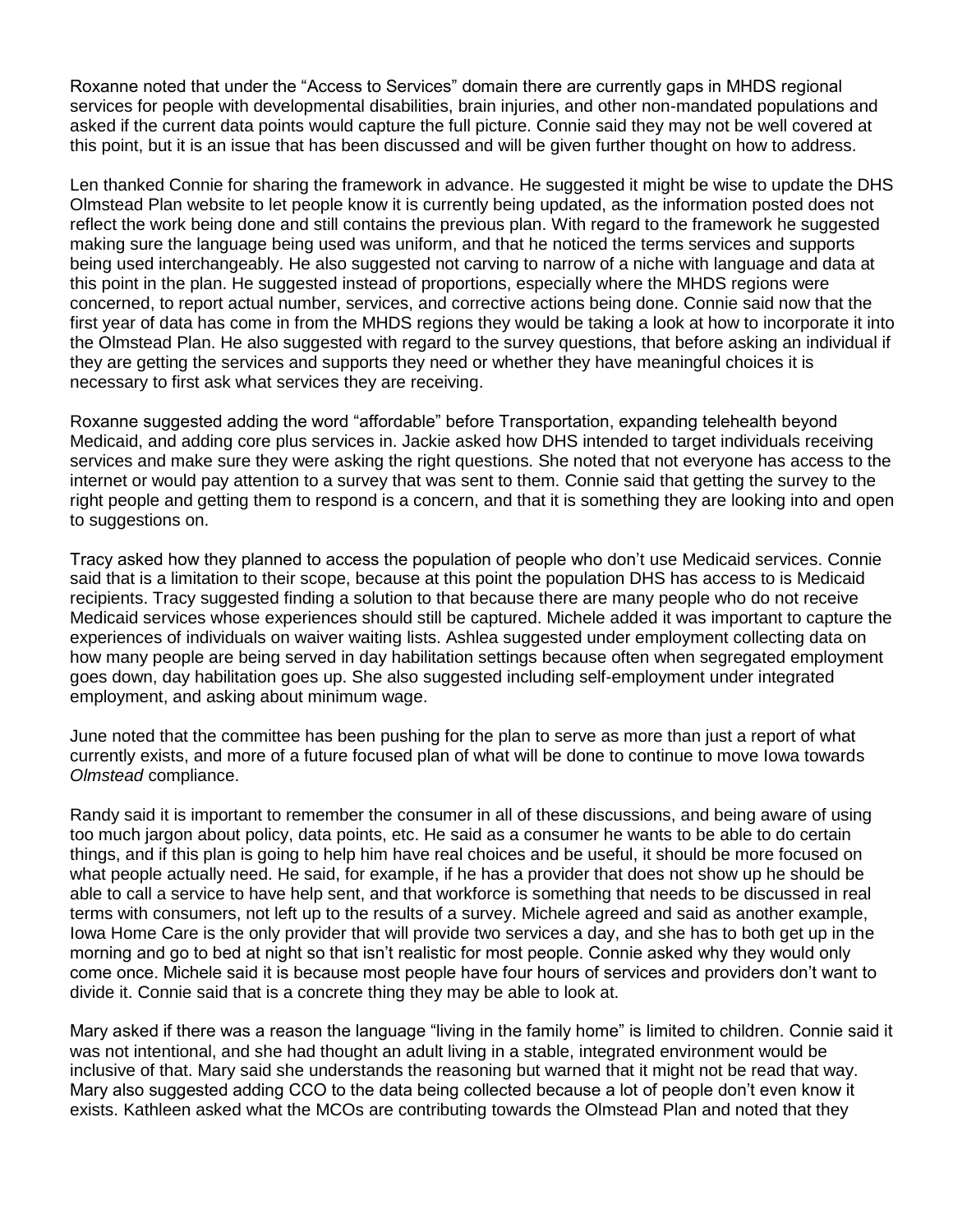should be aware of the plan. Connie said now that they will be responsible for Medicaid services, a lot of the measures will come from what they will be reporting, most of which is outlined in their contracts.

Jane Hudson commented that in its current form, the plan could be much stronger and needs to include more uniformity, concreteness, and accountability. She suggested more consistency with WIOA and the HCBS settings plan. Teresa Bomhoff said she would like to support the earlier comments about the need to focus on workforce.

Dawn thanked everyone for their input and said if there are others who would like to participate in the Olmstead Plan Committee they are welcome to, and meetings are usually held over the phone. Connie thanked everyone for sharing their suggestions and specific information about barriers they experience. Roxanne asked if the Olmstead Plan Committee could help identify gaps and action plans during the life of the Plan, and Dawn said yes. Connie said she would expect DHS to give regular updates on the Plan, possibly every few meetings, as well. She encouraged people to feel free to send suggestions or comments anytime, noting that it is especially useful to get the perspectives of those with lived experience while forming the plan.

#### VIII. **Mental Health and Disability Services Update**

Theresa shared that DHS has been following SF 2236, a bill related to property tax levies that help support the MHDS regions. She said the bill would give more flexibility to county board of supervisors on what the levy would be, but doesn't give them the ability to raise it wherever they want to. Per Iowa Code has the levy to support the finding needed is \$47.28 per capita within the counties, but currently there are counties that are below that amount and counties that are above it, and the ones who are above would have to bring it down, the ones who are below can raise it. Teresa Bomhoff added that if this bill does not pass Polk County will have to cut off services, and will be the most severely impacted region. She said that have a \$7 million gap in their budget, and likely the first to lose services will be the non-mandated populations. Roxanne said that the Heart of Iowa Region has seen a significant increase in population over the past few years, but would be unable to raise their levy because rates are still frozen, which could mean a waitlist in the next few years.

Theresa shared that the Medicaid Oversight legislation did not pass the House. Dawn encouraged individual Taskforce members to contact members of the Ways and Means Committee. Teresa Bomhoff shared a handout with the names of those on the Committee.

Theresa said another bill of interest is HF 2366, which relates to mental health advocates. She said she has talked at past meetings about the rules the MHDS commission was working on, which passed. She said the rules focused on mental health advocates as county employees, what their qualifications should be, workforce coverage, etc. She said the bill is saying that county board of supervisors could not have unnecessary say over mental health advocates. Jackie asked how that would be enforced. Theresa said it would be in code, which sometimes does not provide the "how" but it would protect the mental health advocate if they made a decision that would require the county or region to fund services, and protect them if something in their employment was impacted by a decision they made.

A bill that did not pass that might be of interest to the Taskforce is HF 2112 and its companion SF 2072, would have required group health insurance to pay for ABA services for kids with autism. It was written similarly to the requirements of the Autism Support Program. Roxanne noted the federal government is now providing ABA for federal employees. Mary asked if they could share how many people utilize the Autism Support Program. Connie said last month the number was 15. Mary said relative to the number of children who are on the spectrum that is a very small number. She said income limitations contribute to that low number, as does the age limit of 9, which is not supported by research.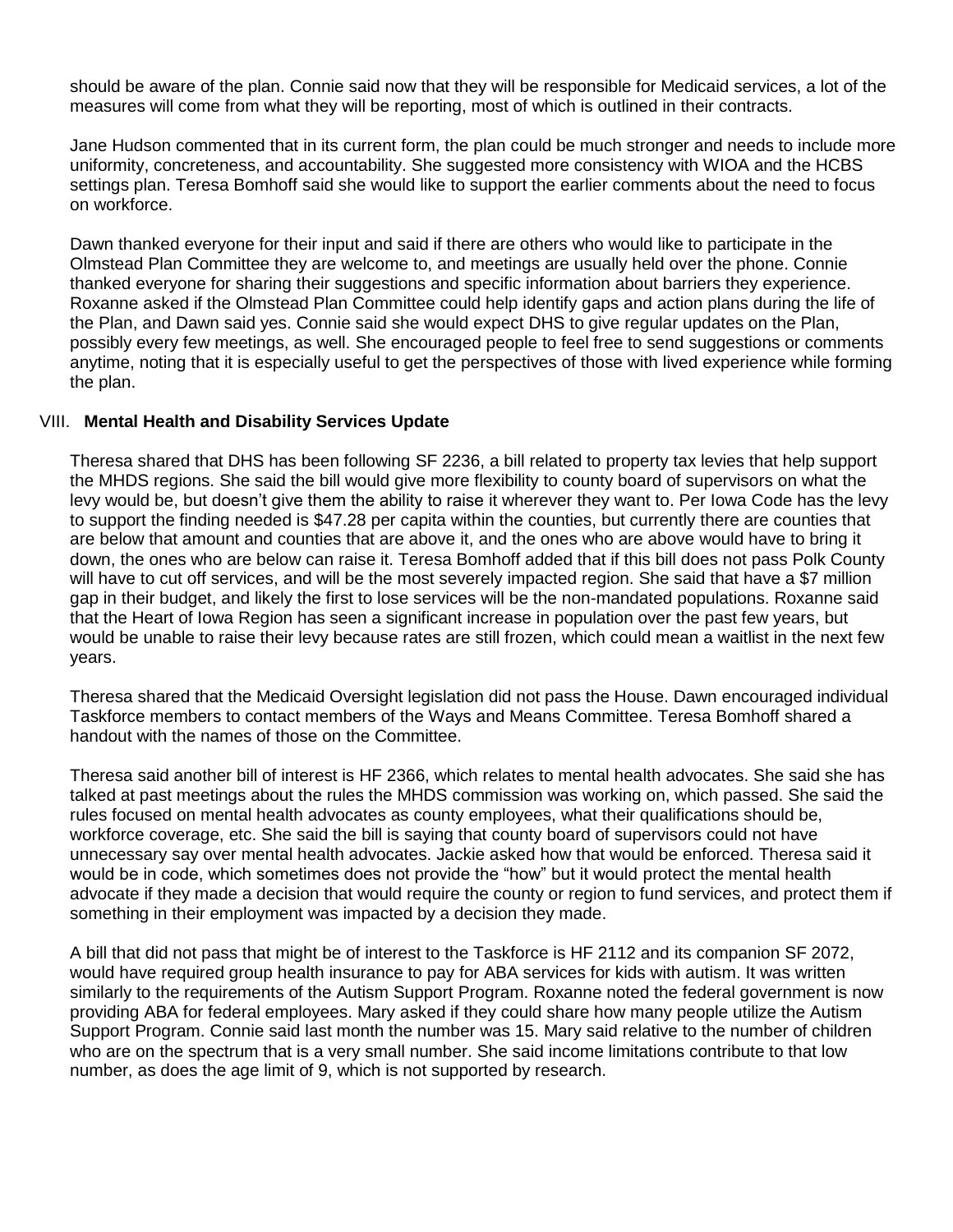## IX. **Medicaid Committee Report**

Geoff reported that the Medicaid Committee met recently and discussed the need to have a presence at managed care oversight meetings and focus groups being convened by the MCOs, as well as those being convened by other community groups around the state. He said having Taskforce representation on the advisory groups themselves would be good, and people interested in volunteering for that should let him or Roxanne know He noted that the Medicaid oversight bill did not pass the House yesterday, which makes the need for advocate involvement even greater. He said he and Roxanne communicate regularly, and one thing that is clear is that there is a lot of misinformation out there, including inconsistent information being shared with people when they call the MCOs or speak with DHS. He said working to gather those challenges and trying to help solve them at the systems level will be a continued focus of the committee. He said the MCO Watchdog Facebook page has been a good resource for people to share issues and brainstorm solutions.

Geoff said the idea of putting any savings realized from managed care towards reducing the waiver waiting lists has not gained much traction. Randy said the legislature has supported individuals with disabilities in the past by putting money towards the waitlists but noted that the Governor has not always been supportive of those measures, including when the appropriation was line item vetoed a few years ago. Randy asked whether it was necessary to begin to put pressure on the Governor to be more supportive of reducing the waitlist and increase his awareness and support of *Olmstead*. Geoff said that raises an issue that may apply to both the Olmstead Plan Committee and the Medicaid Committee. He said if DHS is not able or willing to include robust and actionable measures in the Olmstead Plan it would be his recommendation that the Taskforce not approve the plan, and that would likely garner the attention of the Governor's office, the media, and could even be shared with CMS. He said he hopes tangible progress is made regarding both Medicaid oversight and the Olmstead Plan in the next few months.

Roxanne suggested anyone who is not signed up to receive updates from Iowa Medicaid should do so, as they send out important updates to the entire list. Dawn noted that regarding the waiver waiting lists, they will still be managed by DHS, but the services will be provided by the MCOs. She said they often hear from DHS that there are a lot of people on the waitlist that are not actually eligible. Geoff said he would like to know whether that means DHS will give an additional dollar amount to the MCO as people are moved off the waiver to cover the wavier cost, or if that would be covered by the MCO.

Roxanne said the Medicaid Committee also looked at the strategic priorities that relate to the committee and began to develop some action items regarding those priorities.

## X. **Iowa Medicaid Enterprise Update**

Geoff asked Deb to explain how funding to the waitlists works under managed care, and what the process would be if the legislature appropriated money to reduce the waitlist. Deb said the funding for the waitlists comes from the legislature; the state is still responsible for that and it does not fall to the MCOs. Many of the people who are on the waiver waitlists are not currently eligible for Medicaid, and become eligible once they receive a wavier slot, which means it is new funding and increases the number of people DHS is paying a capitated rate for. She said if they received money to reduce the waitlist it would be similar to what they have done in the past, they would go through the waitlists as far as they could until they reached the dollar amount, and then those people would then begin receiving services from an MCO.

Deb said before she addressed the rest of the questions she would like to go through a few things first. She said as everyone likely knows, the transition to managed care will happen on April 1<sup>st</sup>, and people can continue to change their MCO for any reason until June 16<sup>th</sup>. After that changes can only happen for good cause. She said insurance cards should be mailed over the next few weeks. Important things to know for providers is that MCOs have to contract with any interested provider for a set period, and prior authorizations have to be honored for the first 90 days. She said for residential services the continuity of care will need to be honored for a year, realizing that people's needs may change or be reassessed in that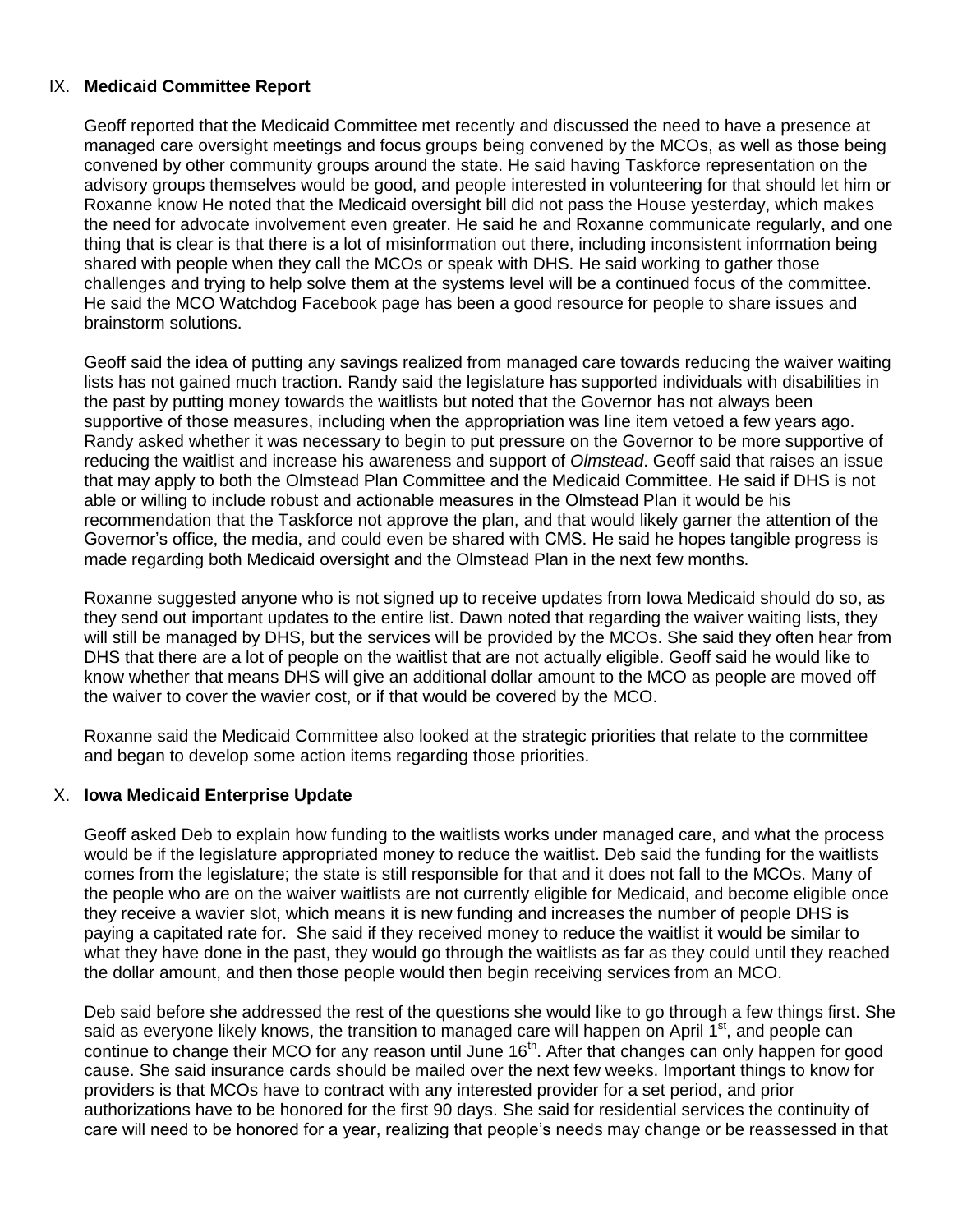time which is fine. She said on the IME website there is a communications toolkit with a lot of social media, brochures, and other tools for sharing information.

Deb went through the list of questions sent by the Taskforce ahead of the meeting.

*If you are on CCO you can hire your own provider, but they cannot be with a home health organization. Randy is asking why won't they let you use an agency? You might not have a choice or be able to find an individual. Why is this not allowed?* The program is designed for members to select their employees, and it is also connected to rate setting. IME looks at both rates and utilization. They also take into consideration that Medicaid rules say you cannot charge one Medicaid member a different rate than everyone else, those two rates cannot be combined. Another issue is quality oversight over enrolled providers, and if they were to go through CCO they would not have that same level of oversight and could become a workaround for enrolled providers. Randy said he has a problem understanding that explanation. He said when an organization sends someone to him they are often making low hourly rates, and often aren't prepared to offer him the level of care he needs. He asked for a simple explanation of why the rules were set up to make this process so difficult. Deb said that CCO dollars cannot be used to pay providers, and that was an intentional decision. Deb said that is possible to hire a home health agency and have them bill fee-forservice, and whatever a person doesn't use in their beyond that can be used in the CCO budget. Randy clarified that he can hire a service and an individual and pay for both of them through CCO. Deb said no, CCO is not set up to pay providers, but he can split his plan and designate a certain part of his budget to CCO and part of it to CDAC. Deb said his case manager should be able to help with that and a lot of people currently do this. Randy thanked Deb and said that was the answer he has been looking for.

*Can an MCO open up a waiver slot for someone they are serving who is on Medicaid and on a waitlist to receive waiver services?* Deb said MCOs cannot open waiver slots. They can offer services if they want to, but if DHS would not consider it to be a Medicaid service if they are not eligible for the waiver. Roxanne asked if people who are on the waitlist who have primary health insurance, what is the process. Deb said nothing has changed, a person on HIPP would initially fill out an application for that program, just as they do today.

*What is DHS going to do to determine eligibility of those on the waitlist? Will they change their current operations to triage the list to make sure people are at least eligible at the time they apply?* Deb said at this time they are not changing the process. She said they do not have the resources to do a level of care assessment at the time of the application or financial eligibility, and they would have to redo it when the slot opened anyway. She said it is a difficult problem and she is not sure how to solve it because things change all the time, and they do not want to tell people they are eligible when that may change in a year when the slot opens.

Is there a way to find out if there are people on the waiting list who ended up having to move to an *institution?* Deb said the only way they would know is if DHS was paying for those services. Geoff asked if that data is tracked for people Medicaid is serving and whether the Taskforce could request that data. Deb said yes, and that information would need to be officially requested.

Len asked how the exception to policy will work when someone is assigned to an MCO. Deb said DHS will still have an ETP for the fee-for-service population, and the managed care organizations will have their own processes. She said they have more latitude than DHS has traditionally had, and they don't have to pay attention to waiver caps. Len said he is curious if it is a medication issue, for example, can an individual petition DHS directly. Deb said an individual will still have to work with their MCO, and if they are not satisfied with what the MCO says there is a grievance and appeals process. Len asked why an ETP wouldn't be in place to expedite the process when the likelihood is that in certain cases, like an individual who is transgender being prescribed hormones that are on the preferred drug list but not approved for that type of use, denial is almost certain. Deb said the MCOs are running their businesses and DHS will be overseeing them to make sure they are providing required services, but beyond that DHS will not be telling them how to operate.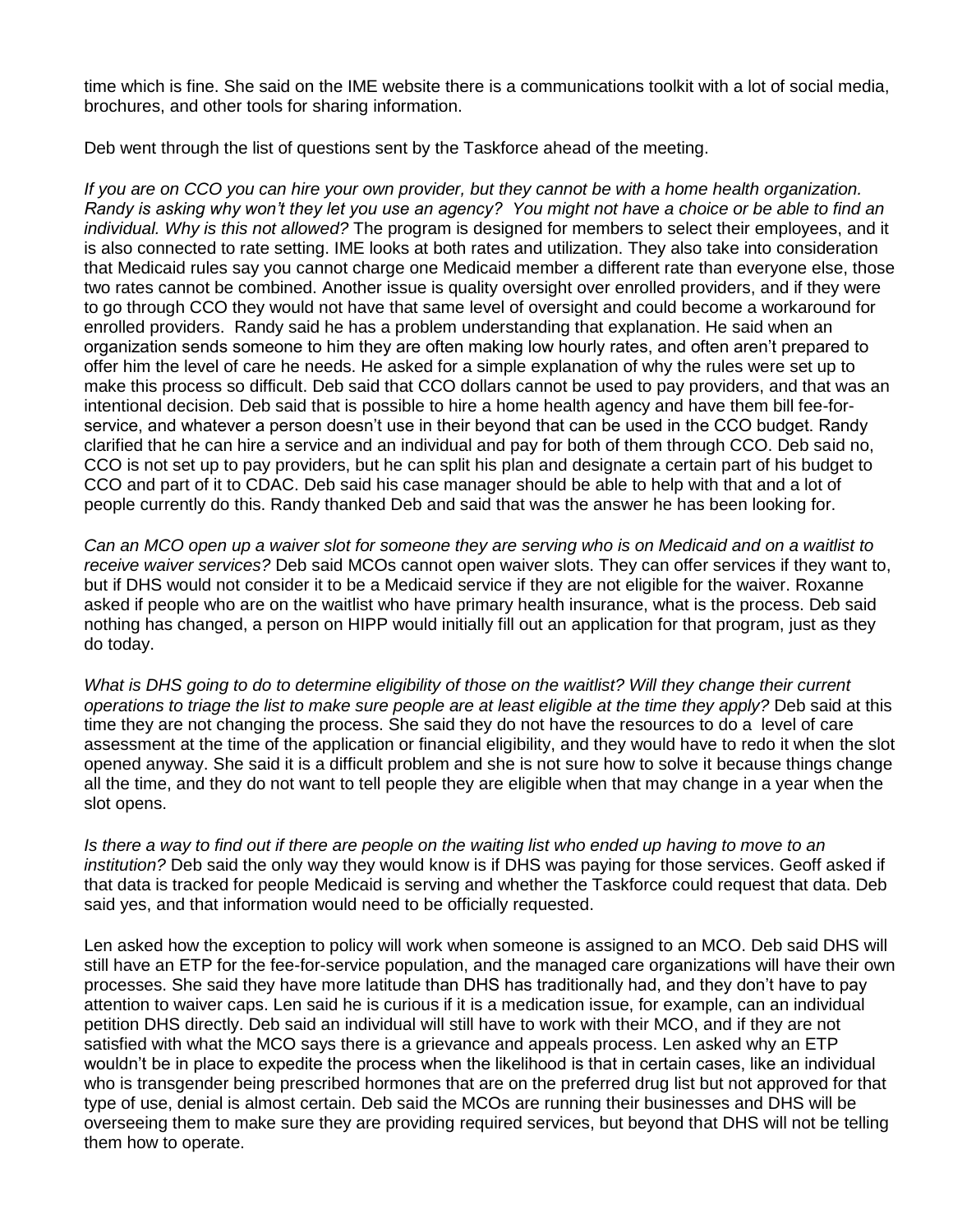Geoff asked whether the MCOs would be expected to cover the brain injury waiver at the cap of \$2,300 or the the average utilization of \$5,000 that has essentially become the policy through using ETPs. Deb said that was set by their actuaries so she is not sure at this time, but she can check and see when that information will be available.

Len said he wanted to give an example of what he was talking about before. He said currently cosmetic surgery is not approved under Medicaid rules unless it is needed as the result of some kind of accident or need for facial or bodily reconstruction. He asked if MCOs would be allowed to approve something like that even if it is not currently allowed under the state plan. Deb said there are value added services MCOs are allowed to offer that are in addition to what they are required to cover, and she is not quite sure how far they will end up taking those extra services. Deb said what Len is talking about are unique situations that will most likely need to be reviewed case by case.

*Walk through the process of an individual applying for a waiver under managed care- how will it work when someone applies for a waiver? Who is responsible for each part of the process?* Deb said someone would apply as they do today, if there is a waitlist they would go on the waitlist, and if not IME would determine financial eligibility and if they are not on Medicaid do the level of care assessment. If they are on Medicaid and with an MCO, DHS would still do the level of care assessment once a slot becomes available. Deb said if a person is enrolled in FFS Medicaid, the process remains the same. She said the state still controls the reserved capacity slots. Jackie asked where online you can find the actual providers signed up with each MCO. Geoff said there is a geographic search tool that contains that information.

Deb asked the Taskforce if from their perspectives things seem to be settling down. Geoff said he thinks the wait times for the call centers are getting better, but there is still a need for consistent information and a lot of mixing up terminology. Geoff said the consensus in the room seemed to be that things are not settling down yet. Deb said she agrees that being clear with communication can be a challenge. Dawn commented that there are several Facebook pages on Medicaid managed care and she is still seeing many posts from people who are not getting the information they need. Bruce Teague said his experience as a provider is that MCOs do not know Iowa terminology, and was even told by one MCO representative that he didn't really know what was happening in Iowa.

## XI. **Presentation on the Prepare to Care Direct Care and Support Training Program**

Di Findley and Amy Wallman Madden thanked the Taskforce for the opportunity to present. Di said the main purpose of reaching out to the Taskforce was to keep lines of communication open, share concern regarding access to services and workforce, clarify the intent of Prepare to Care, and seek input on how to better integrate *Olmstead* principles into their work.

She said Iowa Care Givers focuses on serving those who provide direct care and services so Iowans can receive the care they want and need when and where they want it. Di said she is aware that there are differences in some of the language used and she appreciates the feedback she has received in the past from stakeholders and advocates regarding disability language in particular. She said it is an evolving process, and she is open to continuing to improve. She said they have similar issues with terminology with the direct care workers they work with, many of whom do not like to be called aides or unlicensed assistive personnel, and continue to be sensitive to how language can demean people. Di shared that the direct care/service workforce is one of the largest in Iowa, though the numbers are dwindling despite the high demand. She said the term direct care or direct service workforce is used as an umbrella term to cover the many titles individuals with these jobs hold.

Di shared that in 2002-2003 they received a three year, \$1.3 million grant called "Better Jobs Better Care" that focused on looking at policies and practices to bring stability to the direct care workforce. That grant led to legislation that created a Direct Care Worker Taskforce to focus on issues impacting the direct care workforce, including actual representation of people who work in the field. She said she feels strongly that the voice of the individuals actually doing the work should be present at the table. She said the Taskforce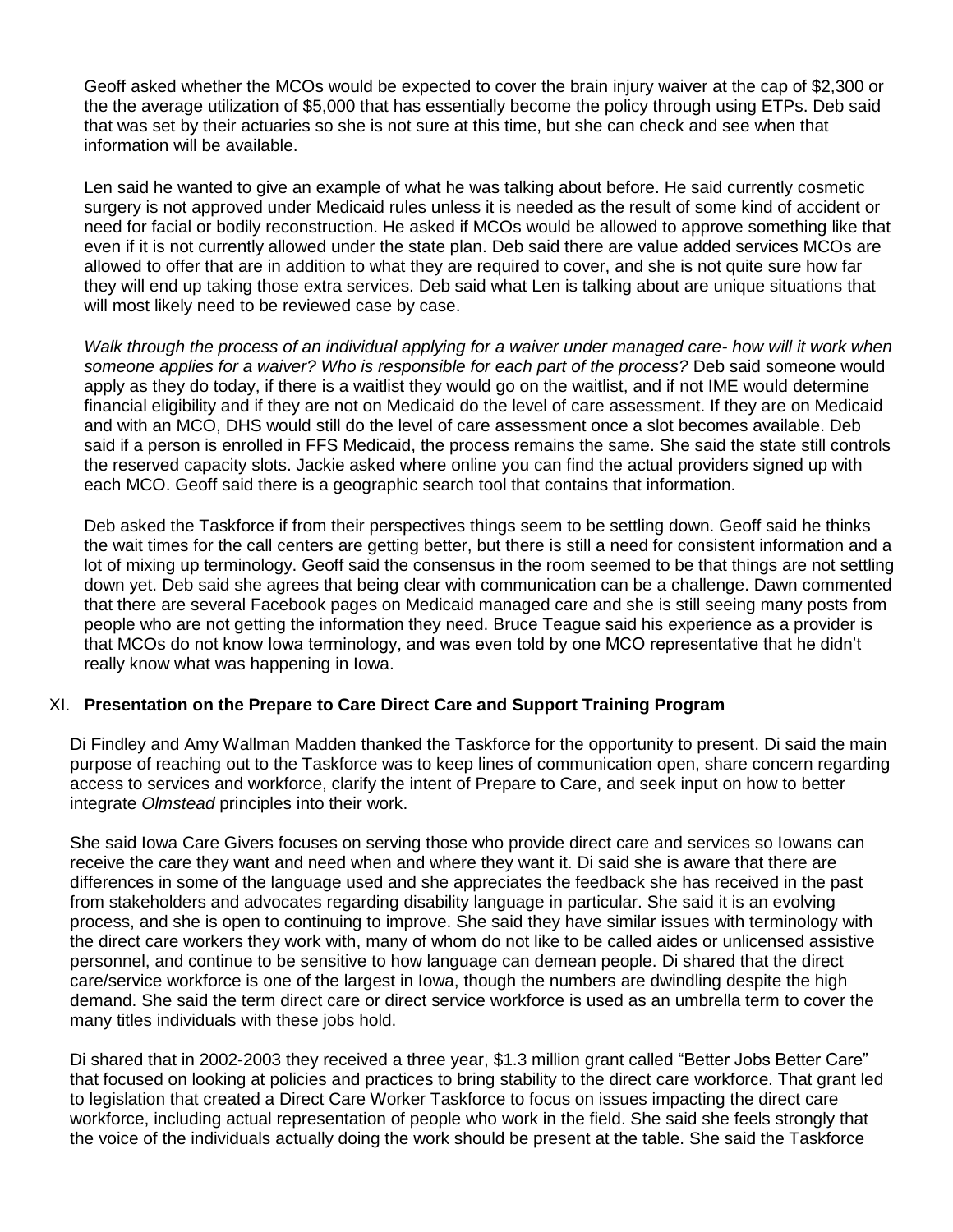focused on training principles, including the need for the training to be competency based and standardized, based on the needs of individuals rather than the setting, transferable and easily accessible, and provide opportunities for growth. The main recommendation of the Taskforce was to develop and test a competency based curriculum, and IDPH applied for, and was awarded, a grant called the Personal and Home Care Aide State Training Grant (PHCAST). This grant made it possible to develop and test the Prepare to Care curriculum.

The process to develop the curriculum was led by the University of Iowa College of Nursing, and included input from a variety of stakeholders as well as representatives from the Center for Disabilities and Development. The curriculum was reviewed by a committee of direct care workers to make sure it was written in a way that worked for the people actually using it.

Amy Wallman Madden gave an overview of HOPE. She said the organization adopted Prepare to Care early on because they recognized there were a lot of challenges faced by people working in direct care. She said they continue to use the curriculum and see the value in training when trying to obtain and retain staff. She said the curriculum has several modules that can be selected based on what providers need to focus on. Each year her organization holds a conference for staff to come together for training, which has increased retention and are well received by staff. While they do online modules, they find the face to face training to offer value beyond the curriculum because of the opportunity to interact with others.

Bruce said he understands as a provider that there is a shortage in direct care providers, and at one point the state was going to mandate training for providers. He asked who provides the training and how it is funded. He said many people don't have the opportunity to take this level of training at the average level of pay they receive. Di said a few years ago they did try to get legislation passed to create a board certification for direct care workers, but it did not pass. She said personally she doesn't care what it is called, but believes that something is needed that focuses on this area of the workforce. She said investing in the workforce is something they believe strongly needs to happen, and this program has never been promoted as a single path to certification. She said the Taskforce worked hard to align the curriculum with the College of Direct Support, and other similar trainings. Regarding who is going to pay for it, she said a lot of what they have been doing is covered by grants, and the 6-hour core training is being covered by the state and is free for anyone who would like to take it online. It is the only module that is required in order to take the others. She said sustainability of the program is important, and they are working with some community colleges who are interested in integrating it into their programs, and other opportunities to supplement the training. She said she also hopes there will be opportunities through the MCOs to supplement this because of the critical role of a well-trained direct care workforce.

Brian Dennis from Iowa Workforce Development said the Prepare to Care curriculum is vital to addressing a huge skills and workforce gap that exists in the state of Iowa. He said IWD has funds through WIOA to pay for training for people to help them get on a pathway towards an in-demand career. He said that is available statewide, but there is variation across the state about what careers are in-demand based on the characteristics of that particular area. He said in some areas they are able to pay for people to go through the Prepare to Care curriculum. He said the majority of individuals with lived experience with a disability or receive certain types of funds automatically qualify for a lot of those funds and could access trainings free of charge. There are also funds that go along with that to pay for supportive services like childcare and transportation if that is something necessary for a person to successfully complete training. He said smaller, more rural areas of the state often have fewer funds, and larger areas tend to have more.

## XII. **Taskforce Member Reports**

Harry reported that he and another advocate in Iowa City made the press aware of a restaurant in Iowa City that opened recently with a rooftop lounge that is inaccessible to individuals in wheelchairs because there is no elevator. He said an article was written, and about three months ago he got a call from an attorney with the Department of Justice in Washington D.C. who found the article and wanted to know more. The end